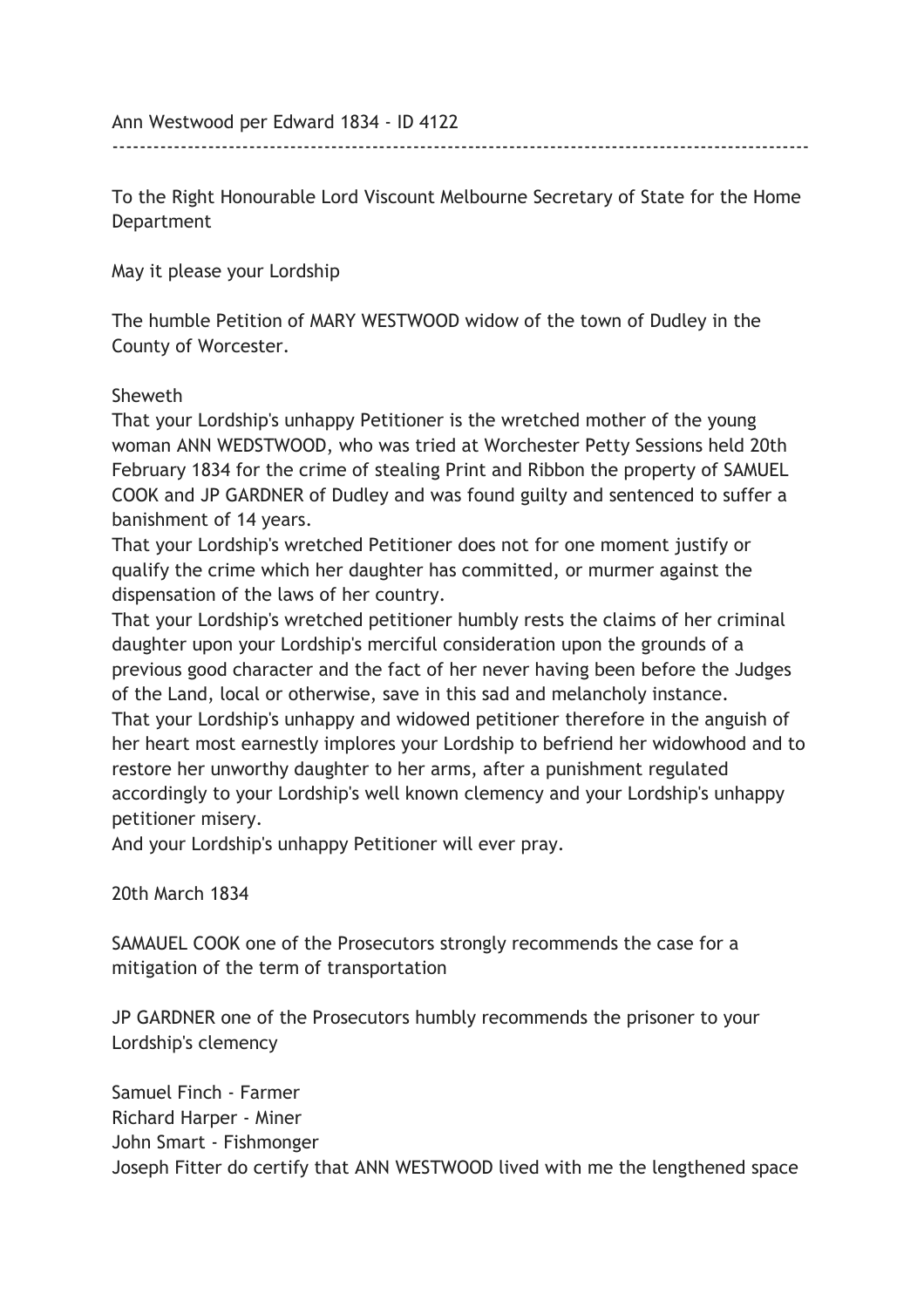of six years and always found her upright and honest. William Cox - Master Mariner Samuel Lees - Baker James Morris - Chemist And 12 other signatures ------------------------------------------------------------------------------------------------------ --------------------------------------------------------------------

## Worcestershire

To the Right Honourable Lord Viscount Melbourne the Principle Secretary of State for the Home Department.

The humble and penitent Petition of ANN WESTWOOD aged 19 years convicted at Worchester adjourned Sessions 20th February 1834 for having with PRISCILLA WESTWOOD stolen two pieces of Print the property of SAMUEL COOKE of Dudley and a piece of pink ribbon the property of J P Gardner of Dudley aforesaid Draper and sentenced to be transported 7 years for each offence.

## Most Humbly Sheweth

That your Petitioner is induced through your Lordship's well known benevolence and gracious disposition, to supplicate a share of that clemency which you have been pleased to extend towards objects of compassion.

That your Petitioner's aged mother who has had 17 children and brought up a family in respectability is in the deepest affliction and distress at the unhappy situation of your Petitioner, who for the first time in an unguarded moment quitted the paths of rectitude and propriety.

That your Petitioner was brought up a Nailer, which she has followed for several years and had given her several Masters great satisfaction.

That your Petitioner has never been guilty of any other offence or ever charged with any before, but has always borne a good character, and should your Lordship be induced to extend mercy to her, it will be the means of restoring a lost member not only to her family, but enable her to retrieve that character which is now sullied, and by her future good conduct become a good and useful member of society.

------------------------------------------------------------------------------------------------------

-------------------------------------------------------------------

ANN WESTWOOD WORCESTER 1834 **SHOPLIGTING** 14 YEARS TRANSPORTATION SOURCE - HOME OFFICE CRIMINAL PETITIONS - SERIES 1